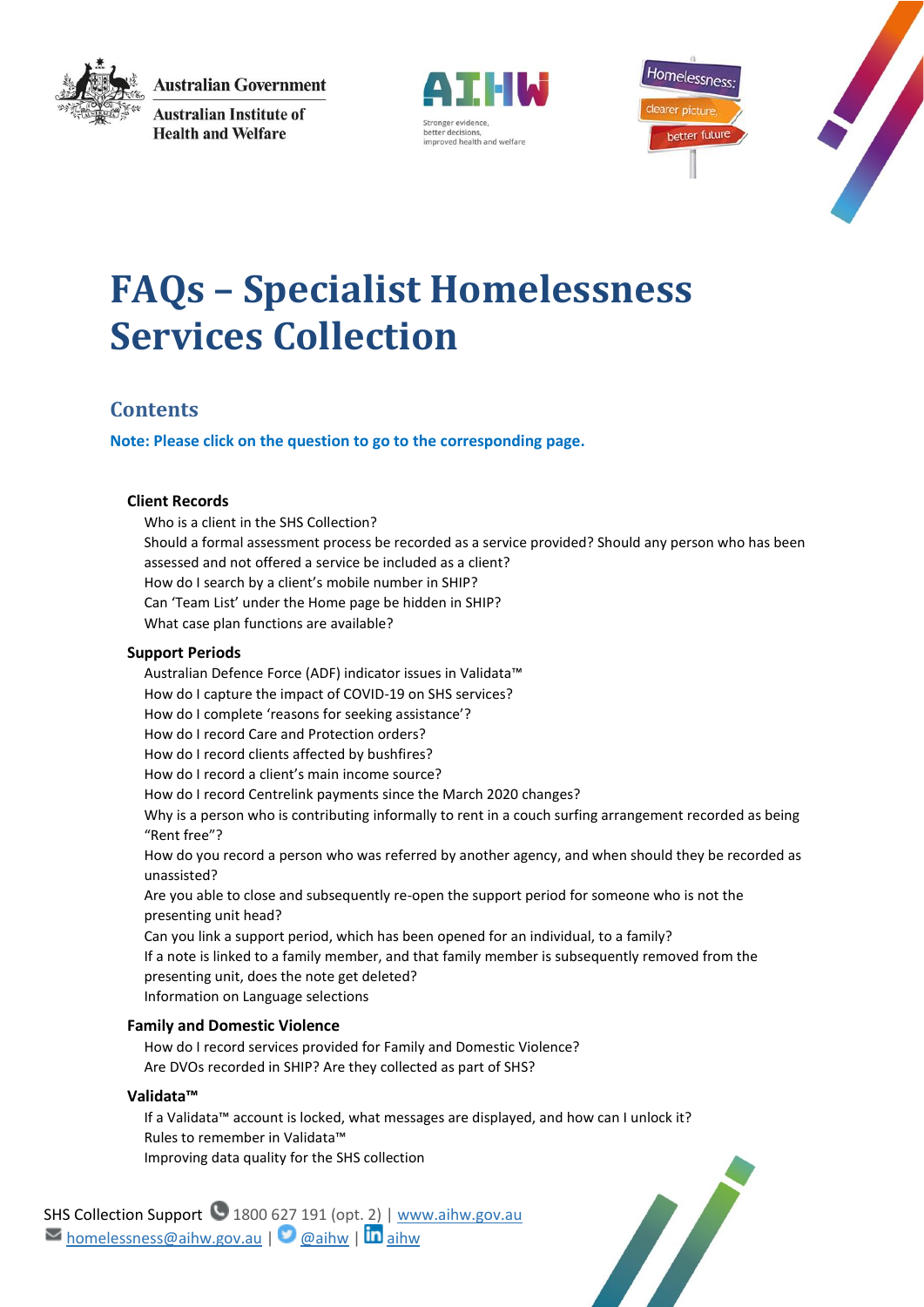[What happens to the data collected by SHS agencies?](#page-7-2)

### **[COVID-19](#page-8-0)**

[A new client is seeking assistance due to COVID-19 issues.](#page-8-1)

[My agency cannot provide services to someone due to COVID-19 issues that have impacted on the](#page-8-2)  [agency.](#page-8-2)

[I have to close a client's support period due to reasons related to the impact of the COVID](#page-8-3)-19 crisis. [An existing client requires additional or different services due to COVID-19 issues.](#page-8-4)

[The level or type of services able to be provided to a client is affected by the COVID-19 crisis.](#page-9-0) [A client says their main source of income is the JobKeeper payment.](#page-9-1)

### **[Reports and Lists](#page-9-2)**

[SHIP Reports and tables of interest](#page-9-3)

[SHIP Cluster reports](#page-9-4)

[If two workgroups of a cluster have the same program, how will a 'program report' display client](#page-10-0)  [numbers?](#page-10-0)

### **[Further Information](#page-10-1)**

What are the security [arrangements in place to protect SHIP data against hackers?](#page-10-2) [Where can I look for help in SHIP?](#page-11-0)

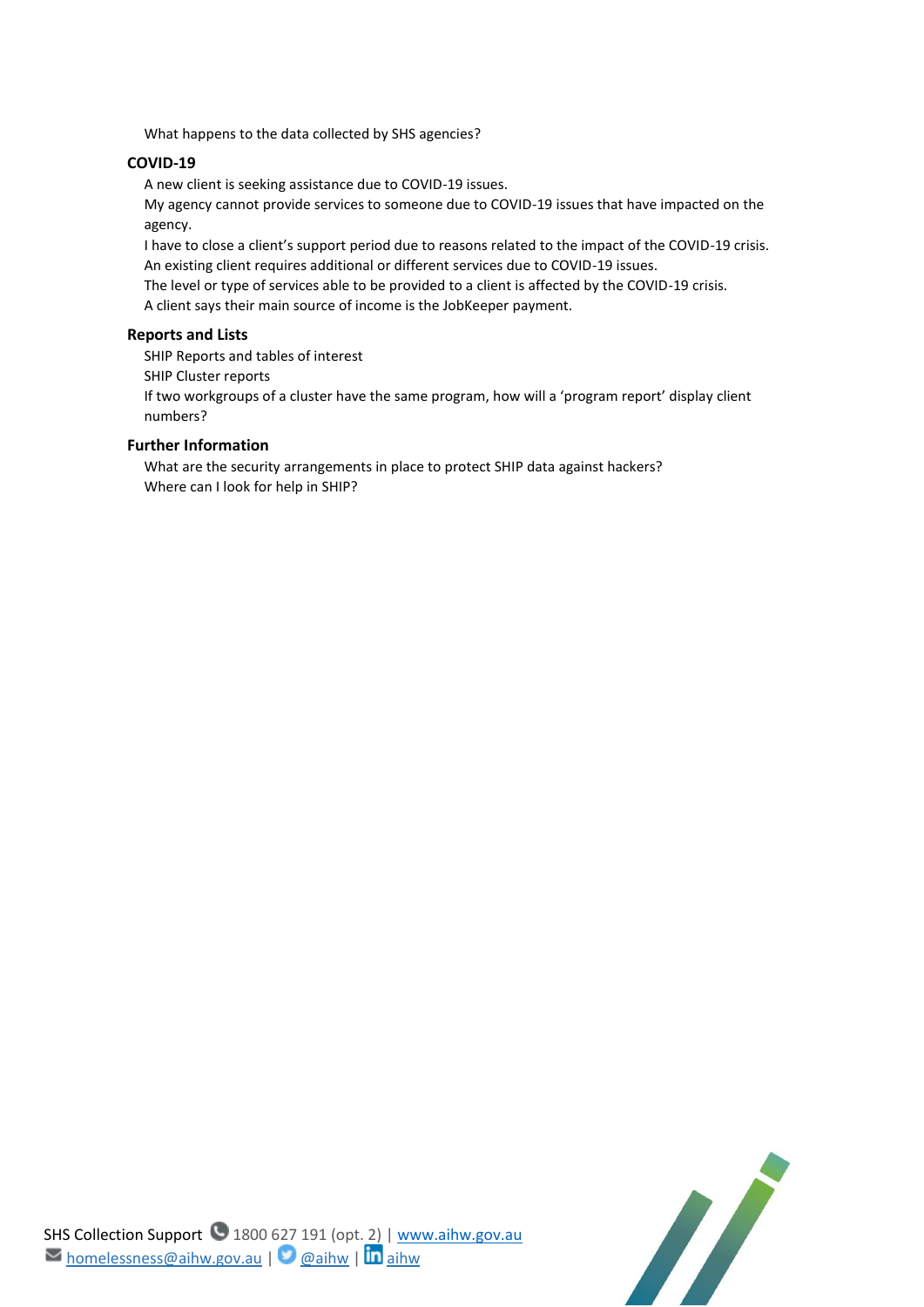# <span id="page-2-0"></span>**Client Records**

### <span id="page-2-1"></span>**Who is a client in the SHS Collection?**

A client is any person who receives a direct service from your agency. This service is not limited to accommodation. It can be any service you provide to the client that is aimed at assisting them, or preventing homelessness. However, the service must be direct – any person who benefits indirectly from the service you provide, should not be included as your client.

For example, if a parent receives a food voucher from your agency, that parent would be your client, as they have received a direct service. Whilst children may also get food as a result of the voucher, the children do not become your clients as they are not receiving a direct service.

However, if you provide accommodation for a parent and their children, then the children are your clients, as you are providing a direct service for the entire family.

Further information on what to record in your client management system can be found on the [SHS](https://www.aihw.gov.au/about-our-data/our-data-collections/specialist-homelessness-services-collection/shs-data-definitions)  [data definitions page](https://www.aihw.gov.au/about-our-data/our-data-collections/specialist-homelessness-services-collection/shs-data-definitions) of the AIHW website.

# <span id="page-2-2"></span>**Should a formal assessment process be recorded as a service provided?**

A formal assessment is usually undertaken to ensure a person gets the services they need or to allow intake services to refer a person to another service agency. Formal assessments usually involve a significant review of the person's situation and needs and are therefore considered to be a service provided by the agency. In these cases the person should be treated as a client.

### <span id="page-2-3"></span>**How do you record a person who was referred by another agency but did not turn up at my agency?**

A person who did not show at your agency is not recorded as a client, but neither are they recorded as an unassisted person. These people are out of scope of the SHS Collection from the perspective of your agency.

A person is only a client if the agency provides them with a direct service.

A person is only an unassisted person if they personally seek assistance from your agency, or a guardian parent seeks assistance on their behalf.

# **How do I search by a client's mobile number in SHIP?**

The search functionality in SHIP has been enhanced to allow users to search for clients by their mobile phone numbers.

| <b>SHIP</b>    | <b>UAT 6 B</b><br>Specialist Homelessness Information Platform |  |
|----------------|----------------------------------------------------------------|--|
| <b>Home</b>    | Search                                                         |  |
| Persons        | Search By: ONameO1dentifierOAddress@PhoneODOB                  |  |
| Days           |                                                                |  |
| <b>Reports</b> | Current Phone Numbers Search Clear<br>Phone                    |  |
| <b>Admin</b>   | <b>Search Results</b>                                          |  |

# <span id="page-2-4"></span>**Can 'Team List' under the Home page be hidden in SHIP?**

This list cannot be hidden.

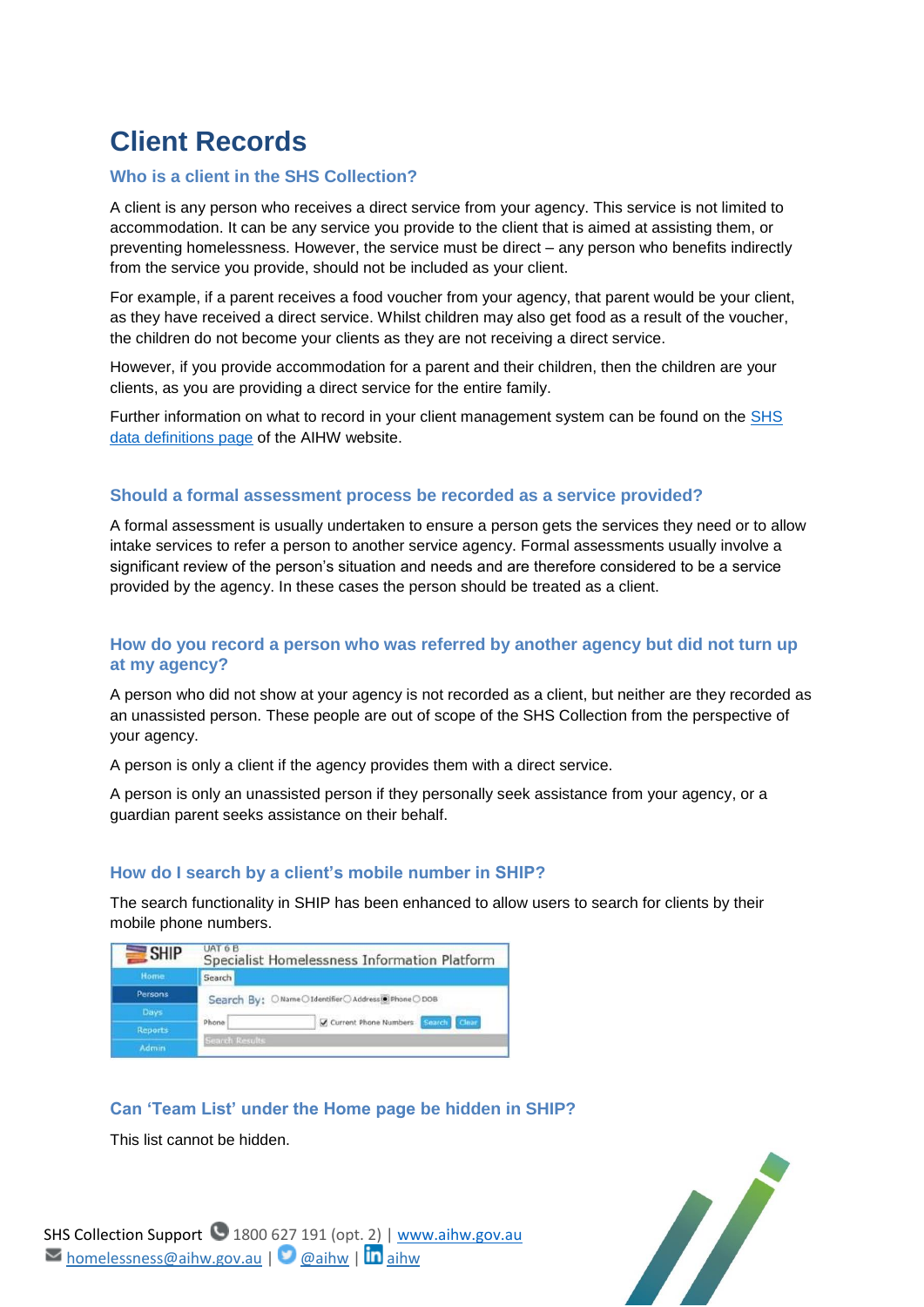### <span id="page-3-0"></span>**What case plan functions are available?**

SHIP Case Plans enable users to:

- Record case plan actions against individual support domains.
- Record Notes, Payments and Tasks within the actions of a Case Plan and save to the client file.
- View Note, Payment and Task records associated with a Case Plan action within the plan and export to XLS or PDF.

A document explaining the case plan functionality can be accessed via this [link.](https://www.aihw.gov.au/getmedia/64c8fa25-af69-496f-bf56-2780dd91d67f/SHIP-case-plan-functionality.pdf.aspx)

# <span id="page-3-1"></span>**Support Periods**

# <span id="page-3-2"></span>**Why is it important to collect a client's housing information?**

The SHS Collection includes information about the type of housing where a client is living. This consists of type of dwelling, tenure and conditions of occupancy.

This information is very important and is used to distinguish between clients who are 'homeless' and those who are 'at risk of homelessness'. It is also used to measure the change in a client's housing status between the start of support and at the end of support. This outcome measure shows any improvement in housing status due to the assistance provided by your agency.

When completing the status update each month, please ensure housing information has been completed as much as possible. Note that the housing status at the end of support should record where the client will be living after leaving your agency.

Further information on each of these questions is detailed in the [SHS Collection Manual](https://www.aihw.gov.au/getmedia/328cf07f-cb94-4d5f-94a5-9149984bfdf9/SHS-collection-manual-2017.pdf.aspx) (pg 59-66).

### **How to complete the Australian Defence Force (ADF) indicator**

If at the time of completing the ADF Indicator, the information is not known, record the Indicator as 'Don't know'. During your next appointment with the client, please seek to clarify this information and update the record for the following month's data submission.

Some agencies may be encountering errors in Validata™ due to the ADF indicator question for clients under the age of 18 years old, being completed incorrectly. ADF status does not apply to a client aged under 18, therefore the default response is 'Not applicable'. Please ensure you do not submit an answer of 'Yes', 'No' or 'Don't know' as Validata™ will return a critical error when validating the extract.

### <span id="page-3-3"></span>**How do I capture the impact of COVID-19 on SHS services?**

The AIHW understands the Coronavirus (COVID-19) crisis has the potential to impact already resource-restricted services. To ensure the additional effort and service demand is captured please see the following advice for recording this information:

### Clients who receive assistance

If a client is seeking support as a result of the Coronavirus (COVID-19) crisis, under Reason for seeking assistance, please select all reasons categories that apply (e.g. Financial difficulties, Employment difficulties, Medical issues) PLUS category 'Other', and record COVID-19 in the free text field.

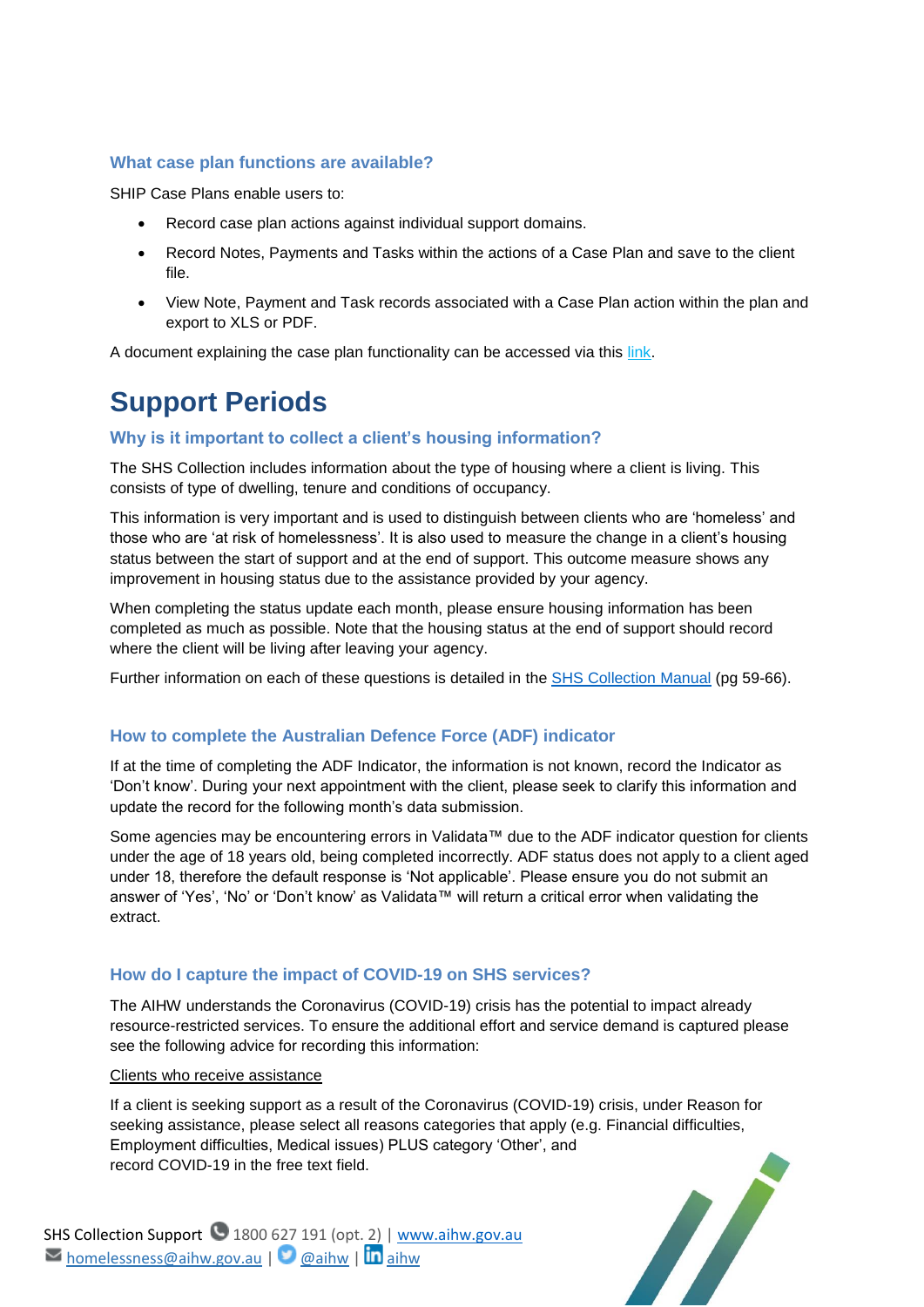### Unassisted people

If a requested service cannot be provided as a result of the Coronavirus (COVID-19) crisis, under why a service(s) was not provided, please select all reasons categories that apply PLUS category 'Other', and record COVID-19 in the Notes field.

System notes have been added to the support period and Unassisted forms in SHIP with this information.

### <span id="page-4-0"></span>**How do I record clients affected by bushfires?**

It is possible some agencies will have new clients who have been impacted by bushfires across Australia. Any changes in client numbers due to bushfires is important to measure.

For these clients, please select the 'Unable to return home due to environmental reasons' category as one of the responses in the 'Reasons for Seeking Assistance' question. This category is used for bushfires and other environmental impacts. A note covering this has been added to SHIP (above the 'Reasons for Seeking Assistance' question) to remind users.

**Note for SHIP/CIMS/SRS users:** A Disaster Response Intake profile is available in SHIP/CIMS/SRS. Please note that if you use this profile to record details about a person receiving services covered by SHS funding, you also need to record these services in a support period, the same as other SHS clients.

### **How do I complete 'reasons for seeking assistance'?**

It is important to note the specific definitions associated with each answer for 'reasons for seeking assistance'. The response 'Housing crisis (e.g. eviction)' refers specifically to a client being formally evicted from a property, or asked to leave by another member of the household. The response 'Housing affordability stress' refers specifically to clients being unable to meet payments for their property.

For further information, please see the [SHS data definitions page](https://www.aihw.gov.au/about-our-data/our-data-collections/specialist-homelessness-services-collection/shs-data-definitions) on the AIHW Website.

### <span id="page-4-1"></span>**How do I record Care and Protection orders?**

Care and protection orders are legal orders or arrangements that give child protection departments some responsibility for a child's welfare and only apply to clients under the age of 18. If the client is on a care or protection order then record the details of the arrangement.

For all clients who are aged 18 years or over, the response to this question must be 'Not applicable'. This includes parents of children who are on a care or protection order. Any other response for clients aged 18 years or over will cause a validation error when the data is sent to the AIHW.

Further information on what to record can be found on the [SHS data definitions page](https://www.aihw.gov.au/about-our-data/our-data-collections/specialist-homelessness-services-collection/shs-data-definitions) of the AIHW website.

### <span id="page-4-2"></span>**How do I record a client's main income source?**

In addition to the March 2020 changes to Centrelink welfare payments, the Government announced several stimulus measures to support individuals and businesses that have been impacted by the Coronavirus (COVID-19) crisis.

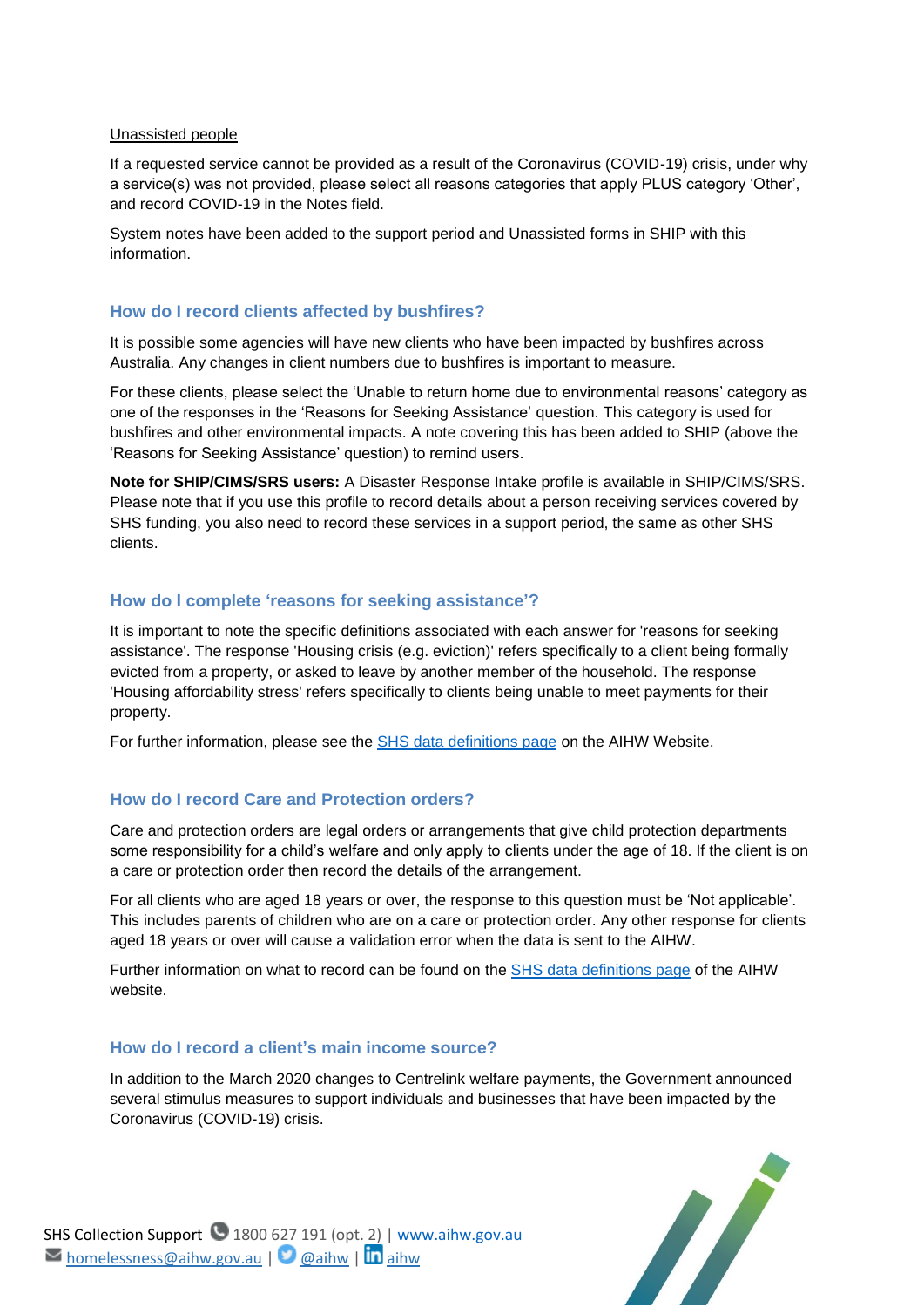- Clients reporting JobSeeker payment as their main source of income, should be recorded as 'Newstart allowance'. A message has been added to SHIP to assist users.
- For clients reporting they are beneficiaries of the COVID-19 stimulus measure, the JobKeeper payment, record 'Employee income' as their main source of income. The JobKeeper payment is designed to help businesses affected by the Coronavirus cover the costs of their employees' wages, so that more employees can retain their job and continue to earn an income.

### <span id="page-5-0"></span>**How do I record Centrelink payments since the March 2020 changes?**

As of 20 March 2020, Centrelink made changes to their payments. These changes include:

- Introduction of a new payment JobSeeker Payment. This will be the new working age payment.
- Newstart Allowance ceased. Existing recipients will be automatically transferred to the new JobSeeker Payment.
- Sickness Allowance was closed to new entrants. Existing recipients will continue to receive the payment until their current medical certificate expires.
- Bereavement Allowance, Wife Pension and Widow B Pension all ceased.

People who are receiving any of the payments that cease were automatically transferred to the new JobSeeker Payment or Age Pension depending upon their circumstances.

Actions required to record 'Client's main source of income' in the SHS Collection

- From 20 March 2020, if a client reports they are receiving 'JobSeeker Payment', record it under the existing 'Newstart allowance' category.
- All other payments should be recorded following current practices. SHS collection data definitions for 'Client's main source of income' can be found on the [SHS data definitions page.](https://www.aihw.gov.au/about-our-data/our-data-collections/specialist-homelessness-services-collection/shs-data-definitions)

### <span id="page-5-1"></span>**Why is a person who is contributing informally to rent in a couch surfing arrangement recorded as being "Rent free"?**

"Rent" relates to a situation where there is a legally binding rental agreement in place. Other informal arrangements should be recorded as "rent free".

### <span id="page-5-2"></span>**Are you able to close and subsequently re-open the support period for someone who is not the presenting unit head?**

No. If a presenting unit member's support period is closed off, it cannot be reopened. You will need to close the presenting unit head's support period, and reopen both members.

### <span id="page-5-3"></span>**Can you link a support period, which has been opened for an individual, to a family?**

No, this support period will need to be either closed or deleted, and a new linked support period will need to be created.

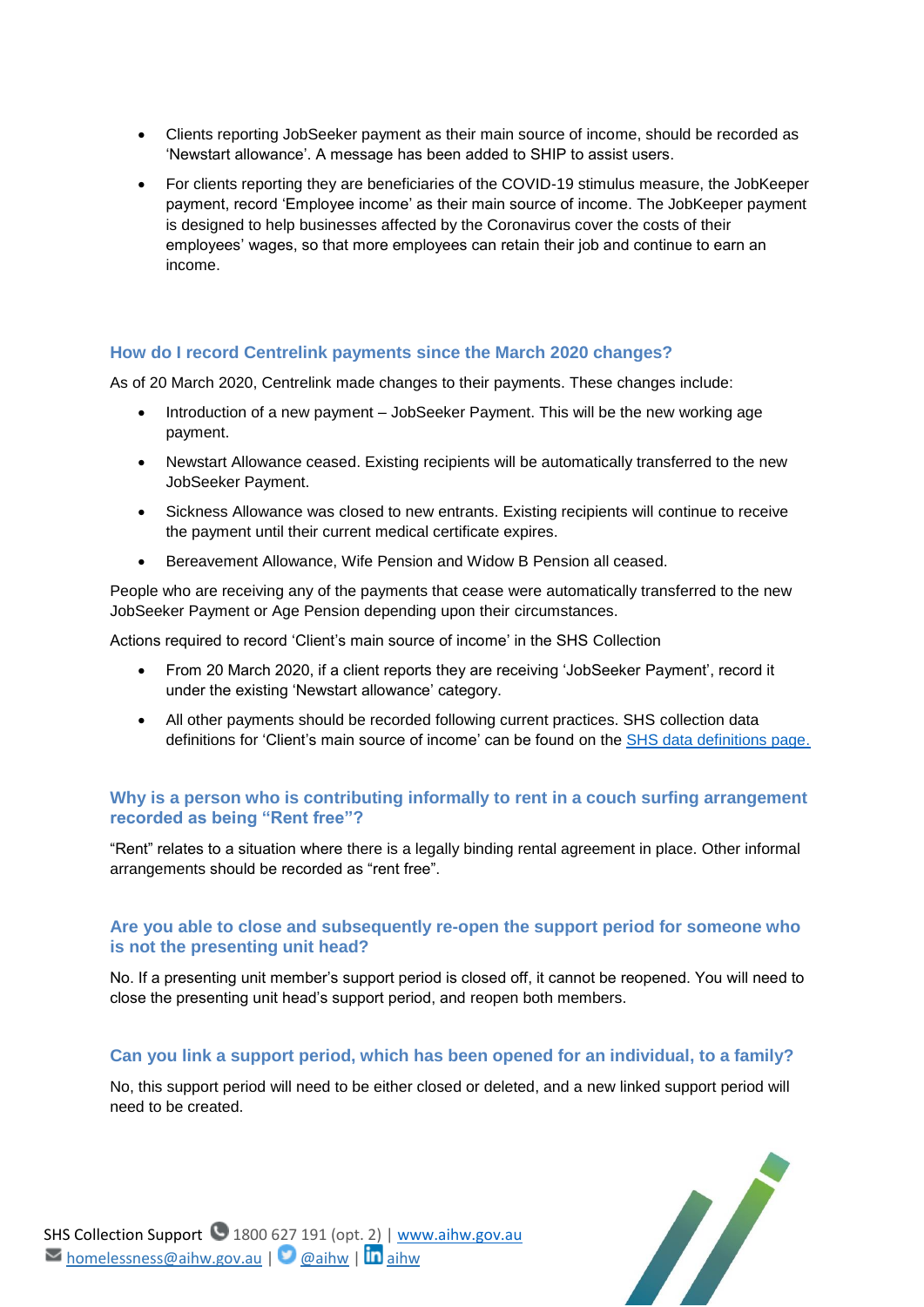### <span id="page-6-0"></span>**If a note is linked to a family member, and that family member is subsequently removed from the presenting unit, does the note get deleted?**

No, this note will remain even if there is no connection between the two people.

### <span id="page-6-1"></span>**Information on Language selections**

The SHSC utilises the full ABS Australian Standard Classification of Languages (ASCL 2016). Previous language options allowed users to select regional level Indigenous language groups beginning with 'Indigenous –', which returned an invalid language code '8000' in the extract. These options were removed when the language code was updated to ASCL 2016. Agencies with these invalid selections in their previous client records will need to select an appropriate language from the 'Australian Indigenous Languages' list for the affected clients and re-extract, re-upload and submit their data.

# <span id="page-6-2"></span>**Family and Domestic Violence**

### <span id="page-6-3"></span>**How do I record services provided for Family and Domestic Violence?**

As part of the new data items introduced on 1 July 2019, a new tab was added to the 'Notes' section in SHIP. This new tab, titled 'FDV', is where support for Family and Domestic Violence can be recorded. This tab replaces the option 'Assistance for family/domestic violence', which was previously listed under the general tab.

The 'FDV' tab has two options - 'Assistance for family/domestic violence - victim support services', and 'Assistance for family/domestic violence - perpetrator support services'. Specific definitions for these services can be found in the [Collection Manual](https://www.aihw.gov.au/getmedia/47792815-cce2-4ebd-858c-68f7c639ff0a/SHS-collection-manual-2019.pdf.aspx) and in the [Summary of the New Data Items.](https://www.aihw.gov.au/getmedia/59381b2f-ceb7-452b-83d8-efd047f440ca/SHS-Collection-items.pdf.aspx) An elearning module covering the new FDV items can be found [here.](https://rise.articulate.com/share/4kss0pWkut65PeeI78uBC_f4_EHLqv76#/_blank)

### <span id="page-6-4"></span>**Are DVOs recorded in SHIP? Are they collected as part of SHSC?**

DVOs are not recorded as part of the collection, only child protection orders are included in the SHSC.

# **Unassisted Persons**

### <span id="page-6-5"></span>**Why is it important to collect names for unassisted person?**

Currently, only half of Unassisted Persons have a valid Statistical Linkage Key (SLK). Valid SLKs are important as they help the AIHW understand how many Unassisted Persons become clients at a later date and how many never receive any assistance from agencies.

The SLK consists of the 2nd and 3rd letters of the given name and the 2nd, 3rd and 5th letters of the family name, together with the sex of the person and their full date of birth. The most common cause of an invalid SLK is an incomplete date of birth.

Please review your current practices for collecting this information and ensure it is collected for as many Unassisted Persons as possible.

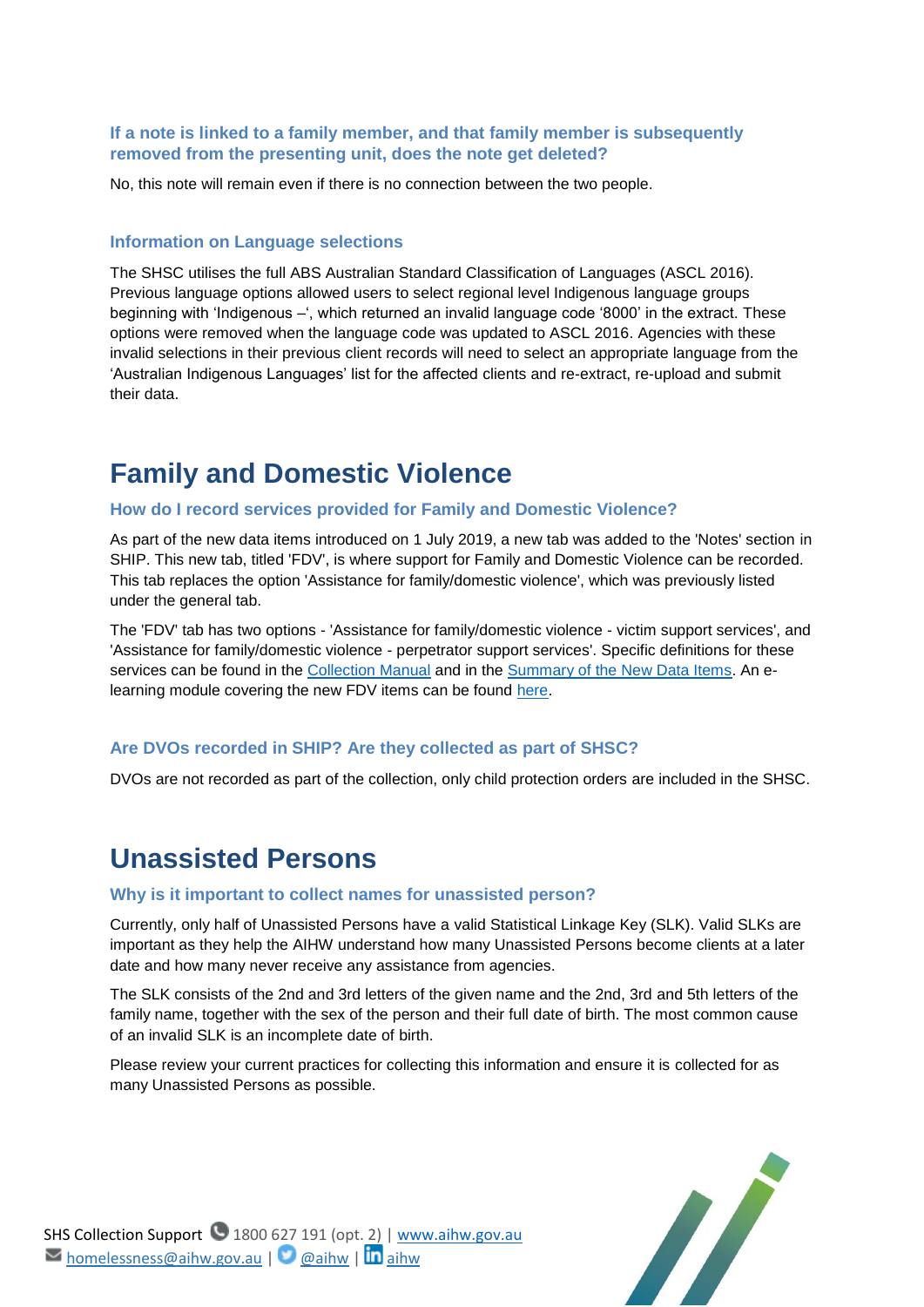# **Validata™**

<span id="page-7-0"></span>**If a Validata™ account is locked, what messages are displayed, and how can I unlock it?**

Validata™ will now display a message "Your account is locked. It will be unlocked in 30 mins." on the UI to all external users after 5 incorrect username or password attempts.

The user will be able to reset their password during this time, however while the password will update correctly, the account will remain locked until the 30 minute timer expires.

If the user has an urgent need to access Validata™ for e.g., to meet submission deadline, ICT service desk can be contacted to unlock the account before 30 minutes.

### <span id="page-7-1"></span>**Rules to remember in Validata™**

Validata™ has some basic rules that MUST be followed in a timely manner to eliminate the possibility of encountering load sequence issues later and to minimise the chances of uploading duplicate extracts multiple times.

**Rule 1** – If a previous collection period is re-submitted then all subsequent months' extracts up to the current collection period will also need to be re-submitted to ensure data quality is maintained.

**Rule 2** – Upload process is not complete until the extract is submitted by pressing 'Submit' via the 'Actions' button in Validata™.

**Rule 3** – The 'Refresh grid' button must be pressed every time an extract is uploaded to Validata™. This is necessary for the transaction to appear in the Organisation activity table on the Upload tab. Please be patient with this process as sometimes the updates do not appear immediately.

### <span id="page-7-2"></span>**What happens to the data collected by SHS agencies?**

As well as creating agency statistical summaries each quarter, the AIHW produces numerous annual reporting products at the national and state/territory level.

#### **National SHS web report**

At the national level, the Specialist homelessness services web report describes the characteristics of clients of specialist homelessness services, the services requested, outcomes achieved, and unmet requests for services during.

#### **Individual state and territory SHS fact sheets and infographics**

Individual state and territory level fact sheets and infographics summarise information on specialist homelessness services delivered.

Each fact sheet highlights jurisdictional-specific information about the clients of SHS agencies who were assisted in, the services requested, the support received, and outcomes achieved.

Each infographic provides a snapshot of the number of clients and support provided on any given day in.

These reports are available on the [AIHW website.](https://www.aihw.gov.au/)

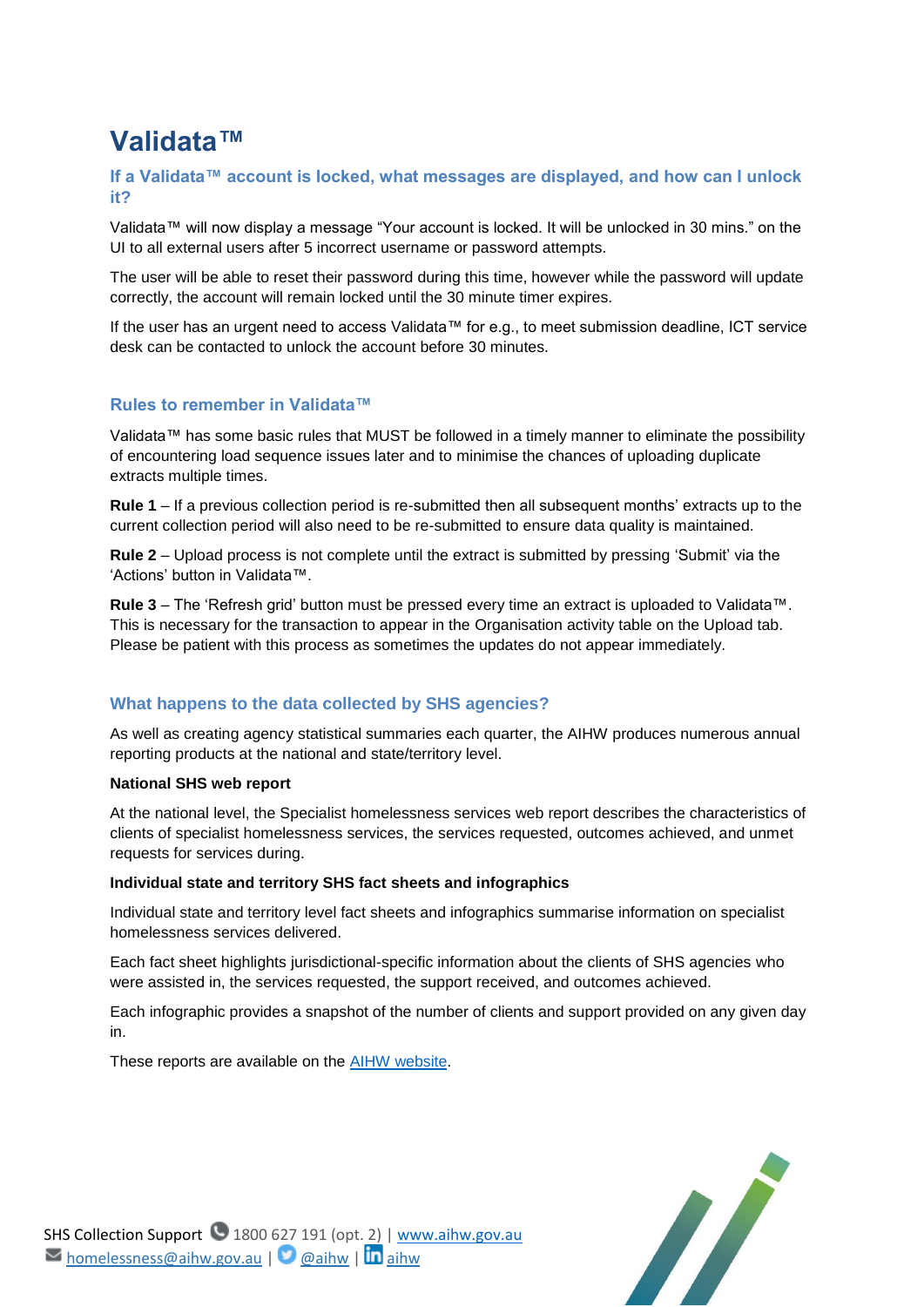# <span id="page-8-0"></span>**COVID-19**

### <span id="page-8-1"></span>**A new client is seeking assistance due to COVID-19 issues.**

If a client tells you that one of the reasons for seeking assistance is due to the impact that the COVID19 crisis has had on them:

- 1. Under 'Reason for seeking assistance', record all reasons categories that apply (e.g. Financial difficulties, Employment difficulties, Medical issues) and record 'Other'.
- 2. Record 'COVID-19' in the free text field.

### <span id="page-8-2"></span>**My agency cannot provide services to someone due to COVID-19 issues that have impacted on the agency.**

If your agency cannot provide some services to an ongoing client as a result of the COVID-19 crisis:

- 1. Update the 'Reasons for seeking assistance' and record 'Other'.
- 2. Record 'COVID-19' in the free text field. If 'Other' has already been recorded, add 'COVID-19' at the beginning of the free text field.

If your agency cannot provide ANY services for someone seeking assistance as a result of the COVID-19 crisis:

- 1. Create an Unassisted Persons form.
- 3. In the question asking why services could not be provided, record all reasons that apply and also select the 'Other' category.
- 4. In the Notes field, record 'COVID-19'.
	- a. If your client management system does not have a Notes field on the Unassisted Persons form, skip this step.

# <span id="page-8-3"></span>**I have to close a client's support period due to reasons related to the impact of the COVID-19 crisis.**

If you close a client's support period due to the COVID-19 crisis:

- 1. Record 'Reason support period ended', choosing the category that best describes the situation, e.g. Service withdrawn from client and no referral made, Client referred to a mainstream agency.
- 2. Update the 'Reasons for seeking assistance' and record 'Other'.
- 3. Record 'COVID-19' in the free text field. If 'Other' has already been recorded, add 'COVID-19' at the beginning of the free text field.

# <span id="page-8-4"></span>**An existing client requires additional or different services due to COVID-19 issues.**

If a client requires services or services have to be provided differently due to the COVID-19 crisis:

- 1. Record those services normally.
- 2. Update the 'Reasons for seeking assistance' and record 'Other'.
- 3. Record 'COVID-19' in the free text field. If 'Other' has already been recorded, add 'COVID-19' at the beginning of the free text field.Septembris 1989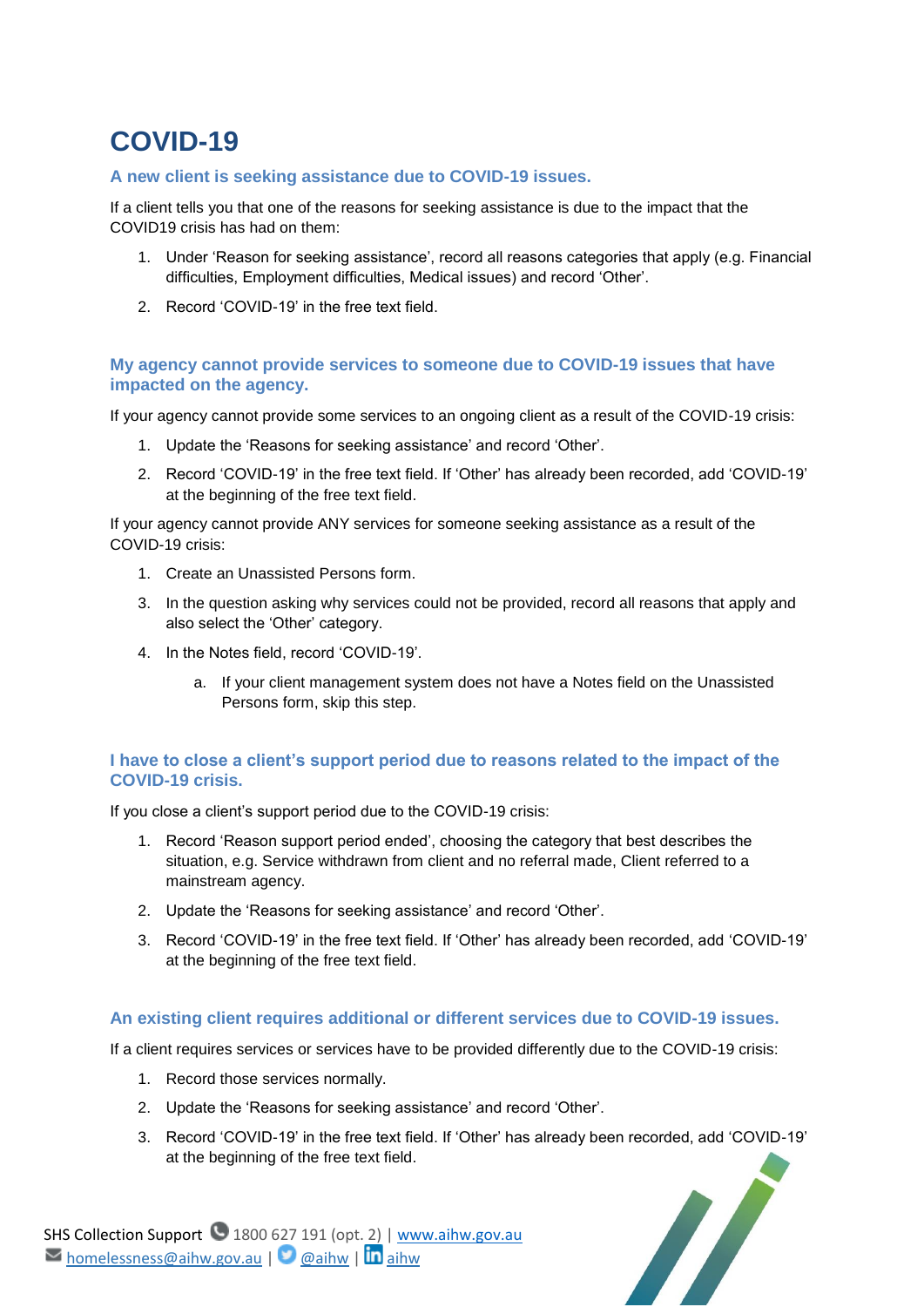# <span id="page-9-0"></span>**The level or type of services able to be provided to a client is affected by the COVID-19 crisis.**

If the level of services or the type of services able to be provided to a client is impacted by COVID-19 issues:

1. Update the 'Reasons for seeking assistance' and record 'Other'.

2. Record 'COVID-19' in the free text field. If 'Other' has already been recorded, add 'COVID-19' at the beginning of the free text field.

# <span id="page-9-1"></span>**A client says their main source of income is the JobKeeper payment.**

If a client tells you their main source of income is the JobKeeper payment:

1. In the client's 'Main income source' record 'Employee income'.

The JobKeeper payment is designed to help businesses affected by the Coronavirus cover the costs of their employees' wages, so more employees can retain their job and continue to earn an income. The JobKeeper payment is made to businesses not individuals.

# <span id="page-9-2"></span>**Reports and Lists**

### <span id="page-9-3"></span>**SHIP Reports and tables of interest**

### **Memo Report**

Agencies can output customised SHIP data collected via the Persons>Memo tab in a report with aggregated data tables, saving them the need to manipulate this data in Excel.

### **Statistical Profile Report (SHS) updated to run by Program**

Some SHIP agencies have set up the Programs option to identify and report on specific agency programs. They will be able to output this very useful report by specific Programs within their workgroup.

### **Additional table for 'Needs Identified, Services Provided and Referrals Arranged' table**

A new table has been added that counts whether a service has been recorded once per support period. This will match the criteria used by AHIW to create this same table in the quarterly statistical summaries that can be downloaded from SHOR. This new table is located in two places: Table 41a in the Statistical Profile Report (SHS) and Table 1 in the Contact History Report (SHS). The original report has been retained and it reports on intensity of support, counting every instance a service was recorded under the Notes tab.

### <span id="page-9-4"></span>**SHIP Cluster reports**

In SHIP every Workgroup belongs to a Cluster. A Cluster can contain multiple Workgroups. Organising SHIP Workgroups into a Cluster enables agencies to be linked together allowing case workers to share client information across workgroups, a feature that is particularly useful when clients transition from one Workgroup within an agency to another.

SHIP's latest enhancement allows agencies, organised into clusters, to run SHIP reports for clusters in addition to workgroups. Cluster reports

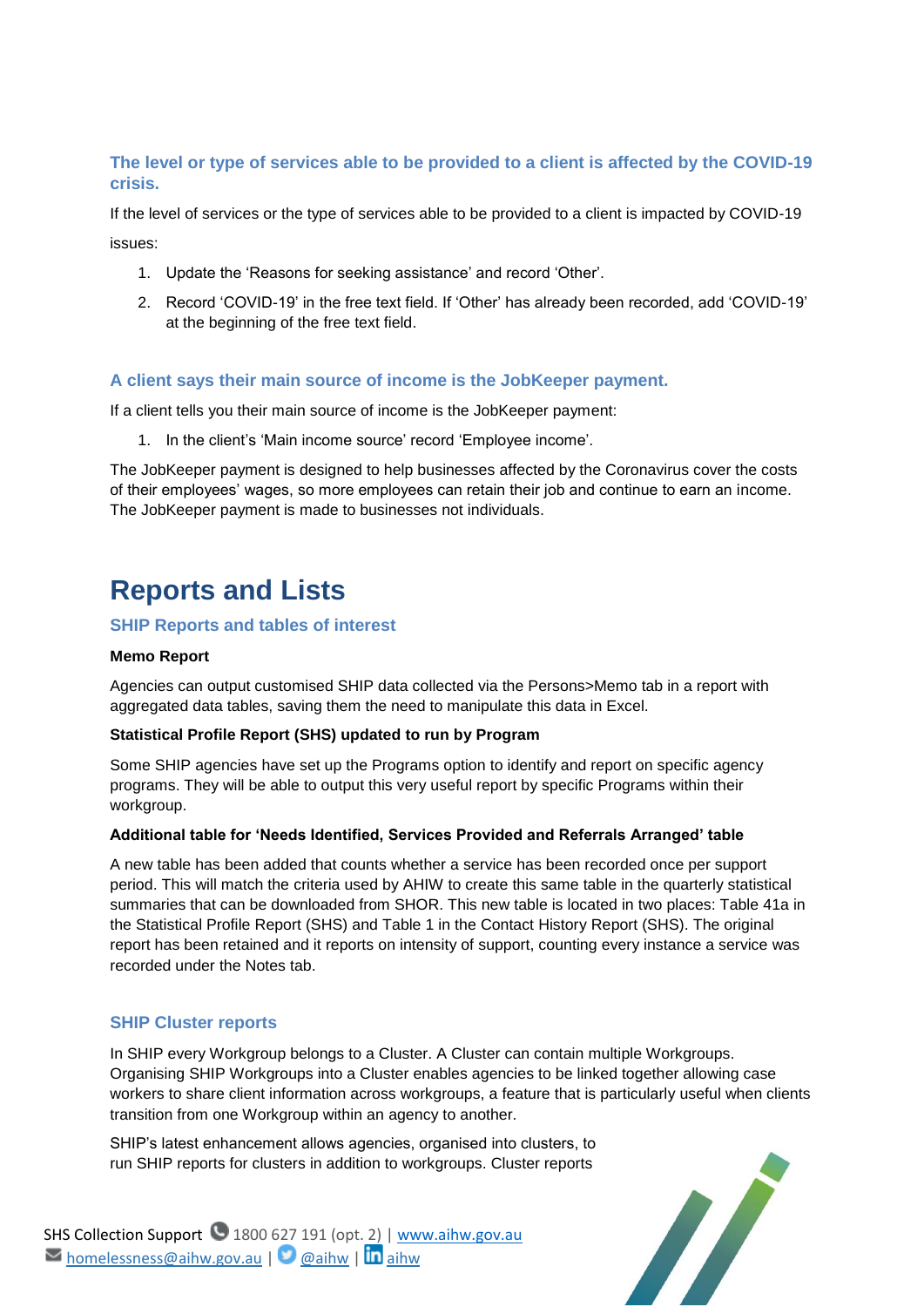will enable agencies to extract aggregated data for every workgroup within a Cluster or, for a given selection of workgroups pre-selected by the agency worker/manager.

Cluster reports are available for:

- SHS Statistical Profile Report (SHS)
- Support Period Report (SHS)
- Contact History Report (SHS)
- Status at end of Collection Period Report (SHS)
- Status at end of Support Period Report (SHS)

How to run a Cluster Report

- 1. Go to Reports Page>Reports tab
- 2. Select one of the reports listed above from 'Report type' (Figure 1)
- 3. 'Select Workgroup' field will appear (Figure 1)
- 4. Select workgroups to be included from drop down list of available workgroups (Figure 2)
- 5. Select period of interest then,
- 6. Click 'Generate Report' and view results on Results tab

### <span id="page-10-0"></span>**If two workgroups of a cluster have the same program, how will a 'Program report' display client numbers?**

The report shows in the heading that the data is coming from multiple workgroups; however, the report doesn't contain data from multiple workgroups. Multiple workgroup (cluster reports) are only accurate if generated by all programs.

# <span id="page-10-1"></span>**Further Information**

### <span id="page-10-2"></span>**What are the security arrangements in place to protect SHIP data against hackers?**

SHIP is hosted by Infoxchange in secure data centre facilities meeting the strict security requirements of AIHW, including compliance with the Commonwealth Information Security Manual, the Commonwealth Protective Security Policy Framework; and the Privacy Act 1988.

All SHIP users have a unique username and password identifying the type and level of access to the system.

All access to the system will be logged and monitored. Users are timed out of the system if the session is inactive for a period of time.

SHIP provides a secure web-link for every session. All data transmitted to and from SHIP is encrypted using 128 bit SSL encryption to ensure data security and privacy (the same level as most Internet banking facilities).

Infoxchange Australia is also required to monitor intrusion attempts and to periodically test SHIP to ensure that the system is safe from viruses and external unauthorised access.

SHIP is hosted on Infoxchange servers located at a secure hosting facility in Australia. Comprehensive backup and disaster recovery facilities are in place at a second secured site to minimise disruptions to agency business